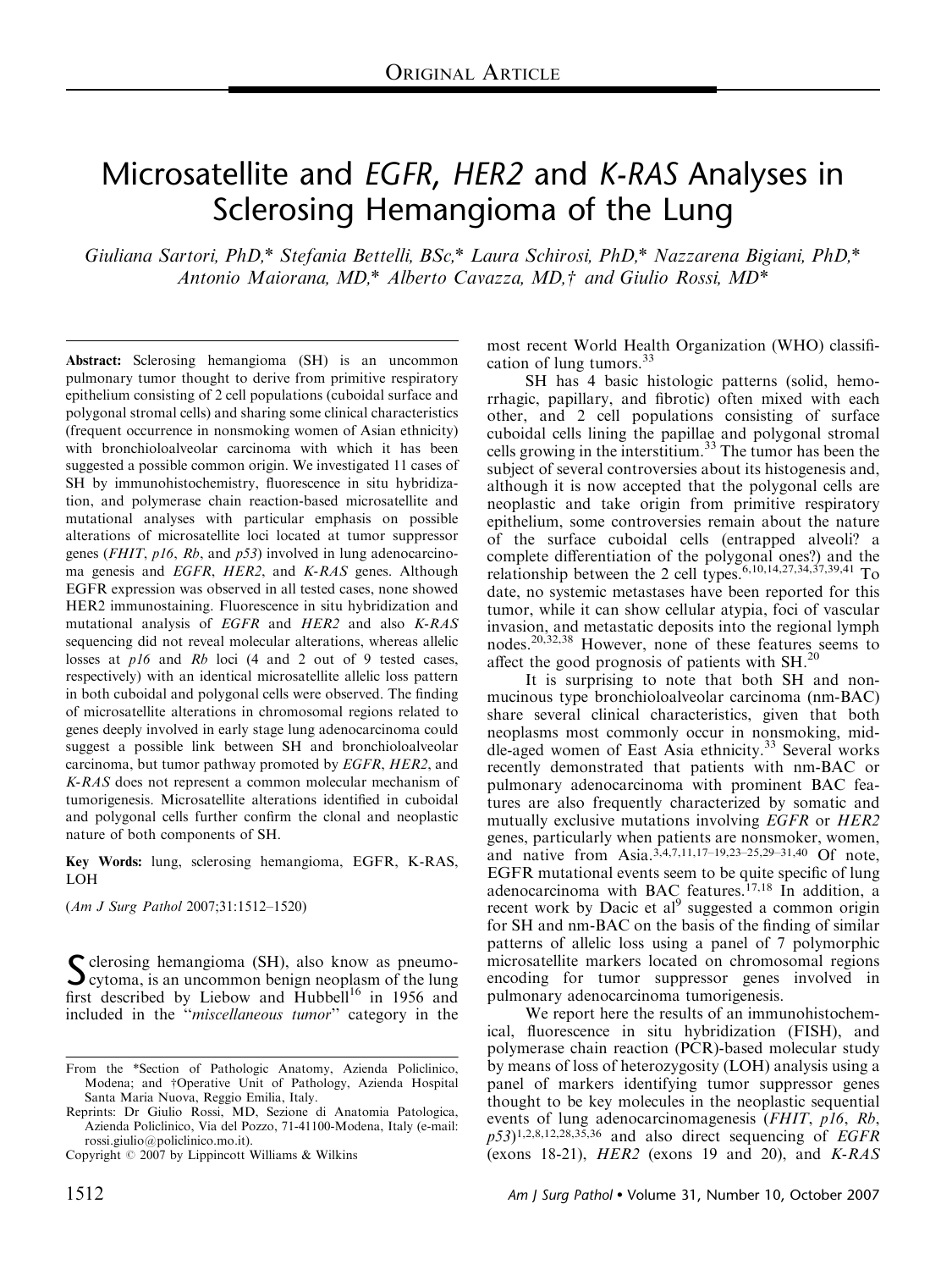(exon 2) genes in a series of 11 SH. This work was aimed at further investigating the molecular mechanisms underlying SH tumorigenesis also in view of the relationship between SH and nm-BAC. In 8 cases, a separate analysis of the dual cell component of SH was performed to better clarify their molecular profile.

#### MATERIALS AND METHODS

The files of the Sections of Pathologic Anatomy of the University of Modena and Reggio Emilia and of the St Maria Nuova Hospital of Reggio Emilia were searched for surgical cases of pulmonary SH. Overall, 11 cases (7 from routine practice and 4 from consultation files) were collected from January 1990 to December 2005 and all the available slides were then reviewed at a multiheaded microscope by 2 pathologists (G.R., A.C.) according to the criteria set by the new WHO lung tumors classification.<sup>33</sup> One case has been previously reported.<sup>5</sup> All these cases consisted of a surgical specimen (6 wedge resections and 5 pulmonary lobectomies) that was routinely fixed in 10% buffered-formalin. After gross examination, the sampled tissues were embedded in paraffin blocks. A mean of 2.5 (range, 2 to 4) hematoxylin-eosin–stained slides per tumor were available. Clinical data were collected from pathologic reports, clinical charts, referring physicians, or directly from the patient's families.

### Immunohistochemical Analysis

In each case, 2-µm-thick sections were obtained from a representative block. Sections were air-dried overnight at  $37^{\circ}$ C, then deparaffinized in xylene and rehydrated through a decreasing concentration of alcohol to water. Endogenous peroxidase activity was blocked by immersion for 10 minutes with 3% hydrogen peroxide  $(H<sub>2</sub>O<sub>2</sub>)$  in methanol. Incubation with primary antibodies was accomplished with a modified streptavidin-biotinperoxidase technique using an automated immunostainer (Benchmark, Ventana, Tucson, AZ); 3'-3 diaminobenzidine was used as the chromogene and Harris's hematoxylin as the counterstain. The antibodies used in the study and their technical characteristics are the following: TTF-1 (clone 8G7G3/3, Dako; 1:100 dilution; antigen retrieval by microwave), EMA (clone E29, Dako; 1:100 dilution; no antigen retrieval), cytokeratin (clone MNF116, Dako; 1:1500 dilution; protease pretreatment), EGFR (clone 31G7, Ventana; pre-diluted; protease pretreatment), HER2/neu (clone CB11, Novocastra, Newcastle upon Tyne, UK; 1: 150 dilution; microwave). Negative and positive controls were included in each batch.

For each antibody, the percentage of positive cells and the intensity of staining  $(0:$  negative;  $1+$ : weak;  $2+$ : moderate;  $3+$ : strong) were recorded. A tumor was considered positive when at least 10% of the neoplastic cells reacted with an intensity of  $2+$  or greater on the relevant subcellular localization (nuclear for TTF-1; cytoplasmic for cytokeratin; cytoplasmic and/or membranous for EMA, EGFR, and HER2).

### Microsatellite Analysis

Five-um-thick, hematoxylin-eosin–stained sections from a representative paraffin-embedded block were applied on noncover-slipped slides for microdissection and DNA extraction. Briefly, microdissection was performed under direct observation with an inverted microscope using a sterile needle. Lymphocytes from a reactive sampled lymph node were similarly microdissected and served as sources of constitutional DNA (control). Each microdissected sample from the different components and from lymphocytes was directly transferred to an eppendorf tube containing digestion buffer [2 mg/mL proteinase K in 50 mM Tris (pH8.5), 1 mM EDTA, 0.5% Tween 20]. The tubes were then incubated overnight at  $37^{\circ}$ C, and followed by 10 minutes of incubation at  $95^{\circ}$ C to eliminate any remaining proteinase K activity. PCR was performed in  $10 \mu L$  reaction mixture containing 25 pmol each of primers,  $1 \mu L$  of extracted DNA from at least 100 cells,  $200 \mu M$  each of deoxynucleoside triphosphate, 1.5 mM of magnesium chloride,  $1 \mu L$  of commercial PCR buffer (Applied Biosystem, Applera Italy, Monza, Italy) and 1.5 unit of AmpliTaq gold polymerase (Applied Biosystem). The amplified PCR products were then run on 4% denaturing polyacrylamide gel for the ABI-Prism 310 automatic sequencer (Applied Biosystem) with a labeled marker (TAMRA 500) as an internal size standard. Seven primer sequences (MWG-Biotech, Florence, Italy) flanking 7 microsatellite repeat polymorphisms located at 4 chromosomal regions were used, as follows: D3S1300 and D3S1312 (*FHIT*), D9S171 and D9S162 ( $p16$ ), D13S153 and D13S176 ( $Rb$ ), and TP53 (D17). The data were analyzed with the Gene Mapper 3.7 software (Applied Biosystem). Microsatellite analysis was performed by comparing the positions of the bands corresponding to the tumor and the normal DNA according to the manufacturer's manual. Briefly, peak height of each microsatellite locus for independent injections of each normal and each tumor sample was obtained. Length variation was determined when the electropherogram showed the presence of novel peaks, with an evident shift, in the tumor DNA, which was not present in normal DNA. LOH was also detected and was defined as the loss of a wild-type allele (peak) in tumor compared with normal DNA. The mathematic model of LOH determination used is the following: height of normal allele 2/height of normal allele one height of tumor allele 2/height of tumor allele 1.

An LOH value  $\leq 0.5$  indicated that the tumor sample showed significant loss of the longer allele whereas an LOH value  $\geq 1.5$  indicated a significant loss of the shorter allele. Results were confirmed in all cases in duplicate experiments using independently extracted DNA samples.

## FISH Analysis

FISH to detect *EGFR* and *HER2* gene copy number was performed using the Dual-color, Dual-fusion LSI EGFR Spectrum Orange/CEP7 Spectrum Green-labeled and Dual-color, Dual-fusion HER2 Spectrum Orange/ CEP17 Spectrum Green-labeled FISH probes obtained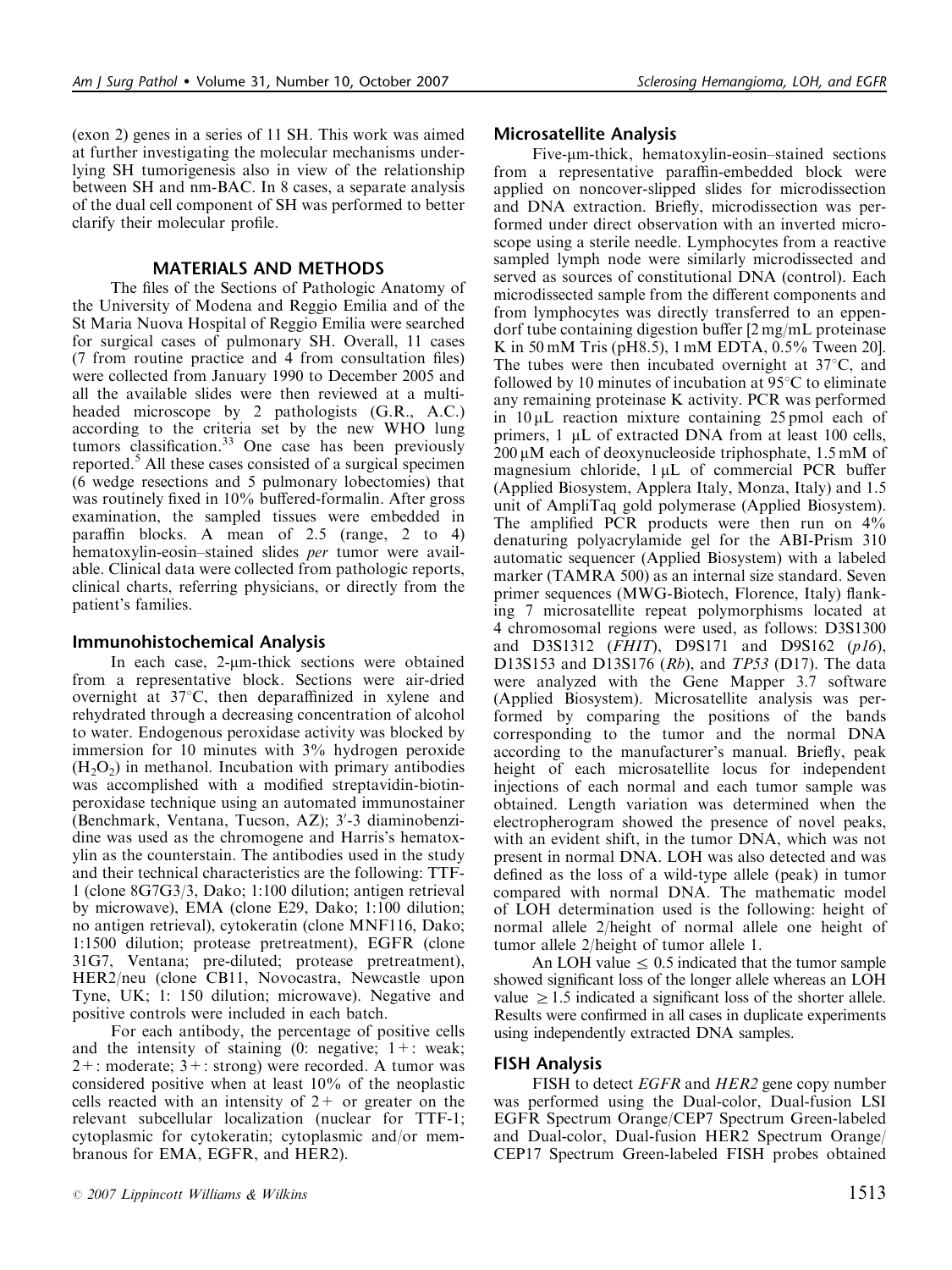from Vysis (Vysis, Downers Grove, IL) on  $3$ -µm-thick sections obtained from a representative tumor block. The sections were incubated at  $60^{\circ}$ C overnight, deparaffined in xylene washes, and partially hydrated in 100% and 95% ethanol for 2 minutes. The sections were then incubated in 0.2N HCl at room temperature for 20 minutes, incubated with pretreatment solution at  $80^{\circ}$ C for 30 minutes, digested with protease I solution at  $42^{\circ}$ C for 15 minutes, rinsed in phosphate-buffered saline for 5 minutes and air-dried. The probe set was applied to the tumor on each slide and covered with a glass coverslip. The slides were incubated at  $85^{\circ}$ C for 3 minutes for codenaturation of chromosomal and probe DNA, and hybridated at  $37^{\circ}$ C for 16 hours using the Hybrite System. Posthybridization washes were performed in 2X SSC/  $0.3\%$  NP40 for 2 minutes at 75 $\degree$ C. After air-dried, the slides were mounted with DAPI/Antifade. EGFR/ HER2 gene copy number analysis was performed under an Axiophot Zeiss fluorescent microscope equipped with a specific workstation. At least 100 nonoverlapping interphase tumor nuclei per case were scored by 2 independent investigators (S.B., L.S.), counting the number of orange (*EGFR*/*HER2*) and green (chromosome 7 and 17 centromers) spots. Cases were classified as FISH-negative when there was a disomy for both EGFR/ HER2 genes and chromosome 7/chromosome 17 (the ratio of  $EGFR/Cr7$  or  $HER2/Cr17 = 1$ ). Cases were recorded as FISH-positive when contained either more than 4 copies of the chromosomes 7 or 17 per cell or showed gene amplification  $(2 2 \text{ copies of the gene per})$ chromosome).

#### Mutational Analysis

Five-um-thick sections obtained from a representative paraffin-embedded block were deparaffinized by xylene, and tumor DNA was extracted using an identical manual microdissection method as previously described. Microdissected tumor cells were subject to proteinase K treatment in a digestion buffer [50 mM Tris (pH 8.5), 1 mM EDTA, 0.5% Tween 20] and then incubated overnight at 37 $\degree$ C. PCR was performed in 20 µL reactions containing  $2.0 \mu L$  DNA,  $2 \mu L$  of commercial PCR buffer (Applied Biosystem), 1.0 to 1.5 mM of MgCl<sub>2</sub>, 200  $\mu$ M of each dNTP, 20 pmol of each primer, and 3 units of AmpliTaq gold polymerase (Applied Biosystem). PCR reaction was carried out on Uno II Thermoblock (Biometra, Gottingen, Germany). Initial denaturation at  $94^{\circ}$ C for 10 minutes was followed by 41 cycles, and a final extension step (7 minutes at  $72^{\circ}$ C). The cycles included denaturation at 95 $\degree$ C for 1 minute, annealing at 55 $\degree$ C to 58 $\degree$ C for 1 minute, and extension at 72 $\degree$ C for 2 minutes. The amplified DNA was electrophoresed on 2% agarose gel for 1 hour at 110 V. The amplification products were then purified by using MinElute PCR purification Kit (Qiagen) as indicated by the manufacturer's instructions. PCR products were then sequenced in both directions with ABI Prism BigDye Terminator v1.1 Cycle Sequencing kit (Applied Biosystems), using the same primers as those employed for PCR. PCR products were finally

purified by Centri-Sep Spin Columns (Applied Biosystem) and subsequently ran on the ABI Prism 310 automatic sequencer (Applied Biosystems). The data were analyzed with the Sequencing Analysis 5.2 Software (Applied Biosystem). The forward and reverse oligonucleotide primers used to amplify EGFR exons 18, 19, 20 and 21, HER2 exons 19 and 20 and K-RAS exon 2 are listed in Table 1.

## RESULTS

As summarized in Table 2, the case series consisted of 10 women and 1 man, all whites, with a median age of 46.8 years. Eight patients were nonsmokers and 5 presented symptoms at diagnosis, while the tumor was incidentally found in 6 cases. All patients were alive and well (mean follow-up, 59.1 mo; range, 33 to 119 mo) including the only 1 with regional lymph node metastasis.

TABLE 1. Oligonucleotide Primers Used

| <b>Gene and Exons</b>                           | Fragment<br><b>Size</b><br>(bp) | <b>Annealing</b><br>Temperature $(^{\circ}C)$ |
|-------------------------------------------------|---------------------------------|-----------------------------------------------|
| $K-RAS$                                         |                                 |                                               |
| Exon 2                                          | 176                             | 52                                            |
| Forward 5'-CAT GTT CTA ATA                      |                                 |                                               |
| TAG TCA CA-3'                                   |                                 |                                               |
| Reverse 5'-AAC AAG ATT TAC                      |                                 |                                               |
| CTC TAT TG-3'                                   |                                 |                                               |
| <b>EGFR</b>                                     |                                 |                                               |
| Exon 18                                         | 381                             | 65                                            |
| Forward 5'-CAA GTG CCG TGT                      |                                 |                                               |
| CCT GGC ACC CAA GC-3'                           |                                 |                                               |
| Reverse 5'-CCA AAC ACT CAG                      |                                 |                                               |
| TGA AAC AAA GAG-3'                              |                                 |                                               |
| Exon 19                                         | 297                             | 57                                            |
| Forward 5'-GTG CAT CGC TGG                      |                                 |                                               |
| TAA CAT CC-3'<br>Reverse 5'-TGT GGA GAT GAG     |                                 |                                               |
| CAG GGT CT-3'                                   |                                 |                                               |
| Exon 20                                         | 372                             | 56                                            |
| Forward 5'-ATC GCA TTC ATG                      |                                 |                                               |
| CGT CTT CA-3'                                   |                                 |                                               |
| Reverse 5'-ATC CCC ATG GCA                      |                                 |                                               |
| AAC TCT TG-3'                                   |                                 |                                               |
| Exon 21                                         | 348                             | 55                                            |
| Forward 5'-GCT CAG AGC CTG                      |                                 |                                               |
| GCA TGA A-3'                                    |                                 |                                               |
| Reverse 5'-CAT CCT CCC CTG                      |                                 |                                               |
| CAT GTG T-3'                                    |                                 |                                               |
| HER <sub>2</sub>                                |                                 |                                               |
| Exon 19                                         | 187                             | 67                                            |
| Forward 5'-GCC CAC GCT CTT                      |                                 |                                               |
| CTC ACT CA-3'                                   |                                 |                                               |
| Reverse 5'-ATG GGG TCC TTC                      |                                 |                                               |
| CTG TCC TC-3'                                   |                                 |                                               |
| Exon 20                                         | 342                             | 67                                            |
| Forward 5'-GCC ATG GCT GTG<br>GTT TGT GAT GG-3' |                                 |                                               |
| Reverse 5'-ATC CTA GCC CCT                      |                                 |                                               |
| TGT GGA CAT AGG-3'                              |                                 |                                               |
|                                                 |                                 |                                               |

EGFR indicates epidermal growth factor receptor.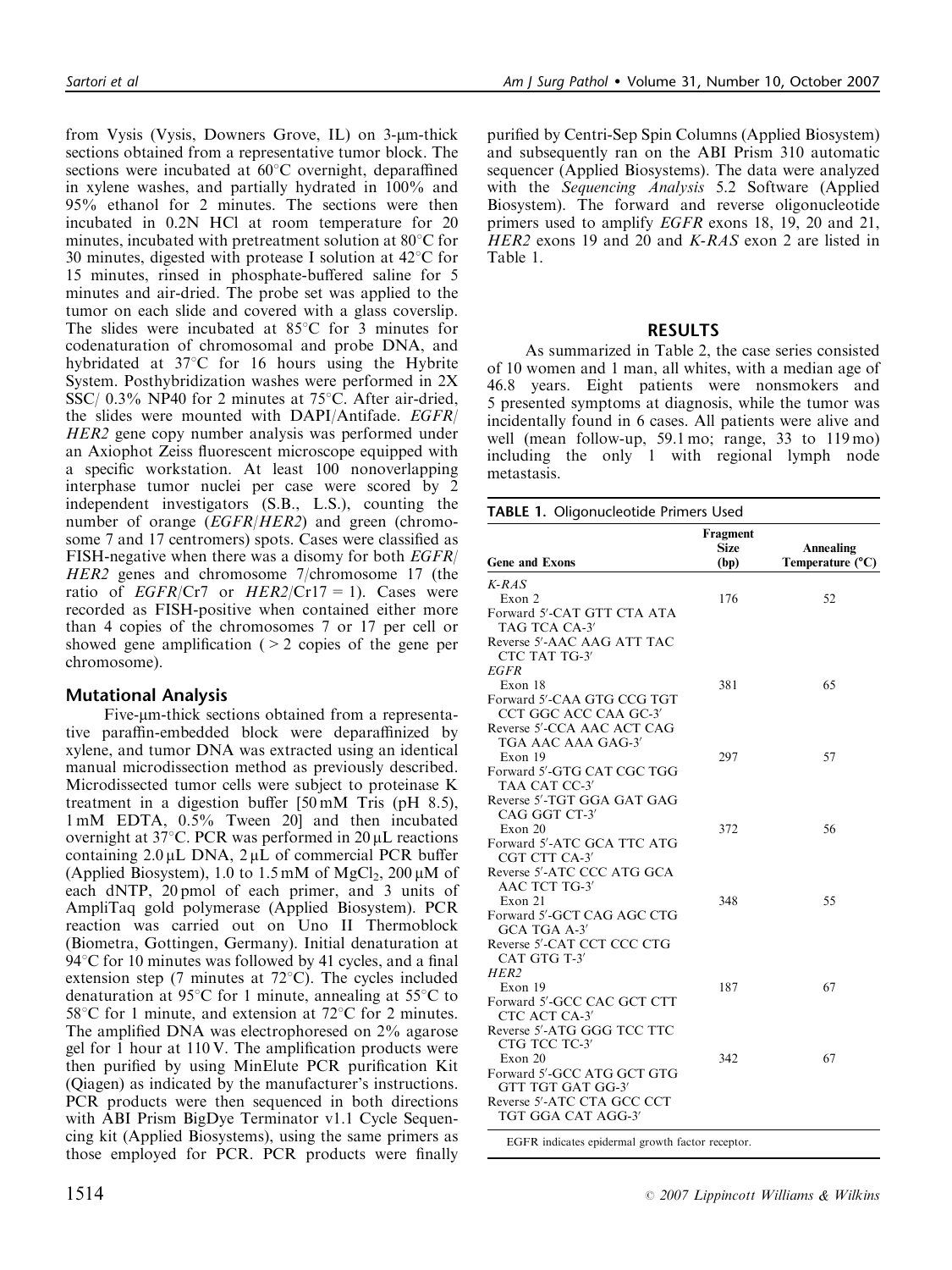| Case | Age/Sex(y) | <b>Smoking Habit</b> | <b>Symptoms</b> | <b>Site</b> | Tumor Size (cm) | <b>Therapy</b> | Follow-up (mo) |
|------|------------|----------------------|-----------------|-------------|-----------------|----------------|----------------|
|      | 45/F       | No                   | Incidental      | <b>RLL</b>  | 2.5             |                | AW $(33)$      |
|      | 42/F       | No                   | Cough           | <b>RLL</b>  | 3.5             | WR             | AW (38)        |
|      | 50/F       | No                   | Cough           | LLL         |                 | WR             | AW $(50)^*$    |
| 4    | 54/M       | Yes                  | Cough           | LLL         | 2.5             |                | AW (88)        |
|      | 35/F       | No                   | Incidental      | RML         |                 | WR             | AW $(35)$      |
| 6    | 58/F       | No                   | Incidental      | <b>RLL</b>  | 3.5             | WR             | AW (37)        |
|      | 59/F       | Yes                  | Cough           | <b>LLL</b>  | 4.              |                | AW (102)       |
| 8    | 42/F       | No                   | Incidental      | RML         | 1.5             | WR             | AW (119)       |
| 9    | 25/F       | No                   | Incidental      | LLL         |                 |                | AW $(61)$      |
| 10   | 44/F       | No                   | Thoracic pain   | <b>RUL</b>  |                 | WR             | AW $(37)$      |
| 11   | 61/F       | Yes                  | Incidental      | <b>RLL</b>  | 2.5             |                | AW $(51)$      |

TABLE 2. Clinicopathologic Characteristics of the SH of the Lung

\*Lymph node metastasis in a regional lymph node.

F indicates female; L, lobectomy; LLL, left lower lobe; M, male; RLL, right lower lobe; RML, right middle lobe; RUL, right upper lobe; WR, wedge resection.

The tumors had a mean size of 3.1 cm (range, 1.5 to 4.5 cm) and predominantly affected the lower lobes of the lungs (8 cases).

At histologic examination, all cases showed the characteristic dual cell population, with a variable mixture of papillary, solid, hemorrhagic, and fibrotic patterns of growth. Three cases were predominantly papillary (Fig. 1A), 2 solid, 1 hemorrhagic, and 1 fibrotic.

Results of the immunohistochemical and FISH analyses are summarized in Table 3. Among markers with diagnostic value, TTF-1 was expressed in both components in all cases (Fig. 1B). Although all cases showed positive immunostain with EMA and cytokeratin in cuboidal cells, polygonal stromal cells were positive for EMA and cytokeratin in 10/11 and 1/11 cases, respectively. EGFR and HER2 expression as well as *EGFR* and HER2 gene copy number analysis by FISH were tested in 7 cases. All cases showed positive staining for EGFR in the surface cell component; polygonal cells immunoreacting in all but one (Fig. 1C). No immunostaining was recorded for HER2 in both components (Fig. 1D).

Basically, all cases showed a diploid (normal) signal for *EGFR* and *HER2* (Fig. 1E) genes by FISH, whereas occasional cells (less than 3%) displayed trisomy for EGFR in 2 cases (Fig. 1F).

Sequencing analysis did not show mutations in none of the analyzed exons of EGFR (exons 18-21), HER2 (exons 19 and 20), and  $K-RAS$  (exon 2).

In EGFR exon 20, a silent point mutation/variant at codon 787 (CAG to CAA, Q787Q) was found in 9 cases. This polymorphism was present in homozygous (6 cases) (Fig. 2) or in heterozygous (3 cases) status.

Microsatellites study was performed in 9 cases and results are summarized in Table 4. Overall, allelic losses were detected in 5 cases, whereas 4 did not show any microsatellite abnormality.

The most frequent altered microsatellite markers were those related to *p16* gene (D9S171 and D9S162). In fact, 4 cases showed LOH in these loci (3 at D9S162 and 1 at both D9S162 and D9S171).

Three cases were not informative at D9S171, whereas 1 at D9S162. Two cases showed allelic loss at the Rb-related microsatellite markers (1 at D13S153 and 1 at D13S176). TP53 LOH was identified in only 1 case, whereas no LOH was disclosed in the microsatellite markers harboring *FHIT* gene (D3S1300 and D3S1312).

Two cases showed allelic loss on *p16*-related and Rb-related markers, whereas no other combinations of LOH were detected. Microsatellite alterations evidenced by length variation were observed in 8 microsatellite loci of 3 cases and were widely distributed among the different microsatellites (2 each at D3S1300, D13S153, D13S176 and 1 each at D9S171 and TP53).

Of note, in all cases (8) in which it was possible to perform a separate microdissection of cuboidal surface and polygonal stromal cells, an identical LOH pattern was found in the 2 components (Fig. 3).

#### **DISCUSSION**

SH is a relatively uncommon benign lung tumor characterized by 2 cellular components consisting of surface cuboidal cells and of the diagnostic stromal polygonal cells arranged in several patterns (papillary, hemorrhagic, solid, sclerotic), usually combined one each other.<sup>33</sup> Recently, the tumor was found to exhibit hypermetabolism on positron emission tomography scan.<sup>21</sup> Electron microscopy features and immunoexpression for epithelial and pulmonary markers both in the cuboidal (TTF-1 +, EMA +, cytokeratins +, surfactant protein  $+$ ) and polygonal (TTF-1  $+$ , EMA  $+$ , cytokeratins  $-/+$ , surfactant protein  $-)$  cells strongly support that SH derives from a primitive respiratory epithelium.6,10,14,27,33,34,37,39,41 According to Chan and Chan,<sup>6</sup> it seems conceivable that polygonal cells derive from a primitive respiratory epithelium lacking a complete differentiation but possibly able to achieve type II pneumocytes or Clara cells differentiation as instead showed by the surface cuboidal component.

However, the complete respiratory epithelium differentiation of the cuboidal cell component has lead some authors to doubt about their true neoplastic nature.<sup>10,14,27,34</sup> In particular, Illei et al<sup>14</sup> suggest that surface lining cells of SH may partly represent entrapped alveolar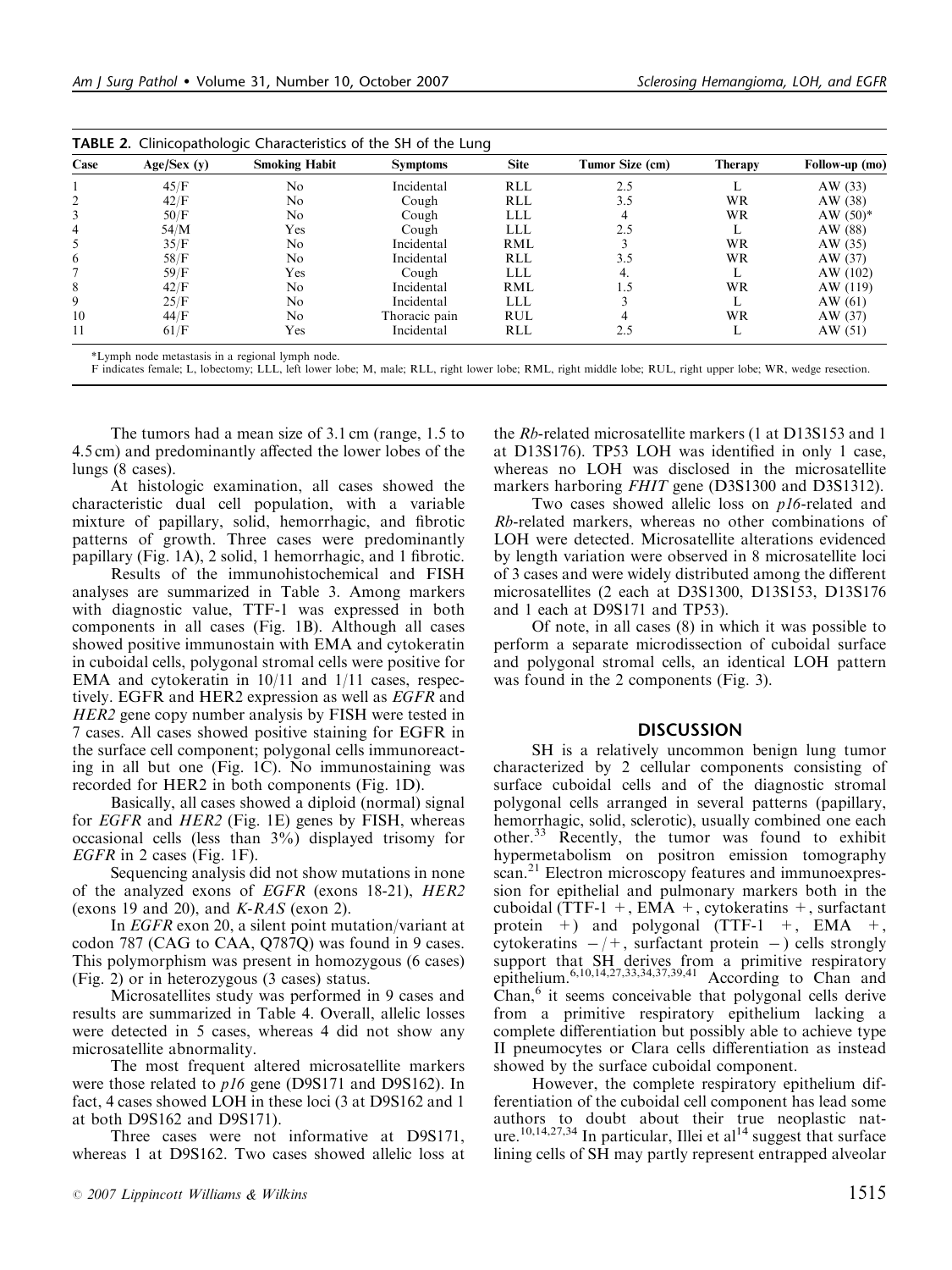

FIGURE 1. An example of papillary type SH (A) showing TTF-1 positivity (B) both in cuboidal surface and stromal polygonal cells. The tumor showed moderate immunostaining for EGFR (C), but no reaction for HER2 (D). SH displaying diploid signal (E) and trisomy (F) for EGFR set-up.

structures and not true neoplastic elements. Again, Wang et al<sup>34</sup> state that the surface cuboidal cells and polygonal stromal cells in SH do not have a common origin based on immunohistochemical and ultrastructural analysis,

showing an incomplete epithelial differentiation and some neuroendocrine features only in the latter.

Although it is likely that some of the glandular formations and/or small papillary projections lined by the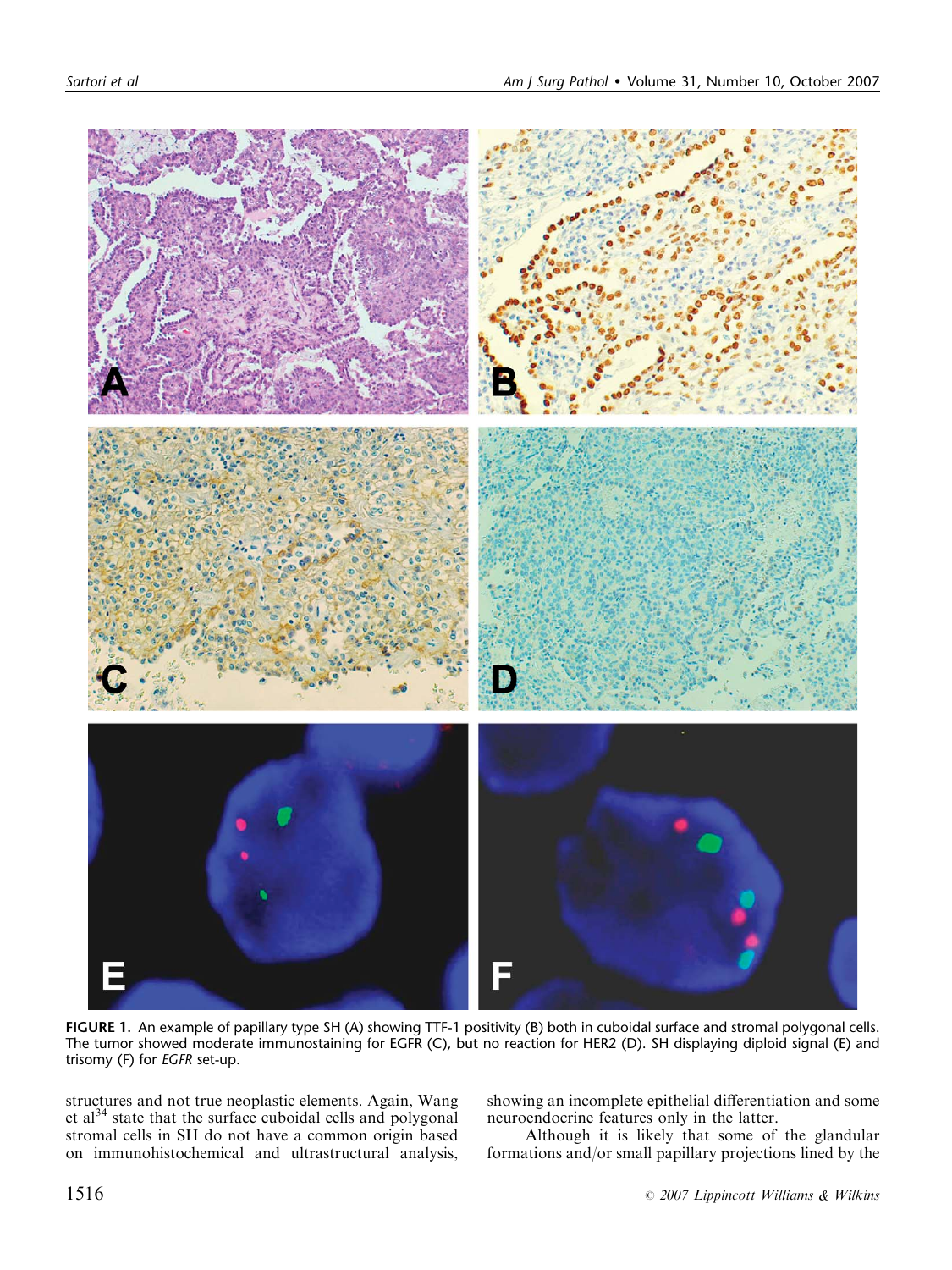|              | Immunohistochemistry (Cuboidal Surface Cells/Polygonal Stromal Cells) |       |            |             |                  |             | <b>FISH</b>      |  |
|--------------|-----------------------------------------------------------------------|-------|------------|-------------|------------------|-------------|------------------|--|
| Case         | CK                                                                    | TTF-1 | <b>EMA</b> | <b>EGFR</b> | HER <sub>2</sub> | <b>EGFR</b> | HER <sub>2</sub> |  |
|              |                                                                       |       | $+$<br>/ + |             |                  |             |                  |  |
|              | $^+$                                                                  |       | $+$ / $+$  |             |                  |             |                  |  |
|              |                                                                       |       | $^+$       |             |                  |             |                  |  |
|              |                                                                       |       |            |             |                  |             |                  |  |
|              |                                                                       |       | $^{+}$     |             |                  |             |                  |  |
| <sub>(</sub> |                                                                       |       | $+$        |             |                  |             |                  |  |
|              |                                                                       |       | $^+$       | NA          | NA               | NA          | NA               |  |
|              |                                                                       |       |            | NA          | NA               | NA          | NA               |  |
|              |                                                                       |       | $+$        | NA          | NA               | NA          | NA               |  |
| 10           |                                                                       |       |            | NA          | NA               | NA          | NA               |  |
|              |                                                                       |       |            | $^{+}$      |                  |             |                  |  |

TABLE 3. Results of the Immunohistochemical and FISH Analysis of the SH of the Lung

\*Presence of occasional cells (less than 3%) with EGFR trisomy.

CK indicates cytokeratins; EMA, epithelial membrane antigen; EGFR, epidermal growth factor receptor; NA, not available; TTF-1, thyroid transcription factor-1;  $+$ , positive;  $-$ , negative.

cuboidal cells, especially at the tumor periphery, may be entrapped alveoli, there are at least 2 convincing reasons, supporting the true neoplastic origin of both cell types.

First, some of the previously reported cases of SH with lymph nodes metastasis show both papillary formations covered by cuboidal surface cells and also solid sheets of polygonal stromal cells into the metastatic deposits.<sup>20</sup>

Secondly, at molecular level Niho et  $al<sup>22</sup>$  elegantly demonstrated that both cell types are monoclonal, showing the same methylation patterns by means of Xchromosome–linked polymorphic markers (HUMARA and PGK genes) analysis. These observations are further supported here by the finding of identical allelic loss pattern in several microsatellite loci in both components.

However, the molecular mechanisms underlying SH are largely unknown and etiopathogenesis remains a jigsaw puzzle. Only a few papers have analyzed the molecular features of this intriguing tumor. In particular, a recent study by Dacic et  $al^9$  showed that SH (9 cases)



FIGURE 2. Part of the electropherogram of the exon 20 EGFR showing a normal sequence (at the top) and a CAG to CAA homozygous polymorphism at codon 787 (at the bottom).

and BAC (10 nonmucinous and 4 mucinous) share several pattern of allelic loss for microsatellite markers located on chromosomal regions harboring important suppressor genes (ie, MYCL-1, MCC/APC, p16, PTEN, p53) involved in lung adenocarcinoma occurrence. Qualitative and quantitative alterations of microsatellite alterations differed only in a significant higher presence in SH of LOH on 5q (D5S.615), harboring the  $APC/MCC$  tumor suppressor gene.<sup>9</sup> The authors then suggested that this latter finding could represent an early event in SH tumorigenesis as previously observed in premalignant lung lesions and/or pulmonary parenchyma adjacent to lung carcinomas.

By means of a different panel of microsatellite markers detecting specific chromosome regions comprising tumor suppressor genes (FHIT, Rb, p16,  $p\overline{53})^{1,2,8,12,28,35,36}$  deeply involved in lung cancer and adenocarcinoma histotype in particular. Overall, we found LOH in 55.5% of the analyzed cases then supporting the previous observations by Dacic et  $al^9$ concerning the finding of allelic losses in SH. However, we identified a lower rate of allelic losses if compared with the above-mentioned work in which only 1 out of 9 SH did not show LOH for the tested markers. In our study, 4 cases did not show any allelic loss. Even if we consider the fractional allelic loss rate, the fractional allelic loss rate reported by Dacic et al<sup>9</sup>  $(0.41)$  was higher than that observed here (0.10). Nevertheless, these apparent discrepancies may be related to the different panel of microsatellite markers adopted in these works.

The finding of LOH mainly restricted to  $p16$  and  $Rb$ gene-related markers in our study merits a brief comment. Wistuba et al<sup>35</sup> and Aoyagi et al<sup>1</sup> previously demonstrated that allelic loss of  $p16$  and  $Rb$  markers (together with losses at  $5q/APC$  and  $11q/Int-2$ ) represent frequent and early events in the pathogenesis of lung adenocarcinoma, particularly in bronchioloalveolar type, whereas allelic losses at 3p (FHIT region), at 8p (MYC region), or 17p (p53 region) are relatively late findings commonly associated with malignant progression to invasive adenocarcinoma.1,8,12,28,35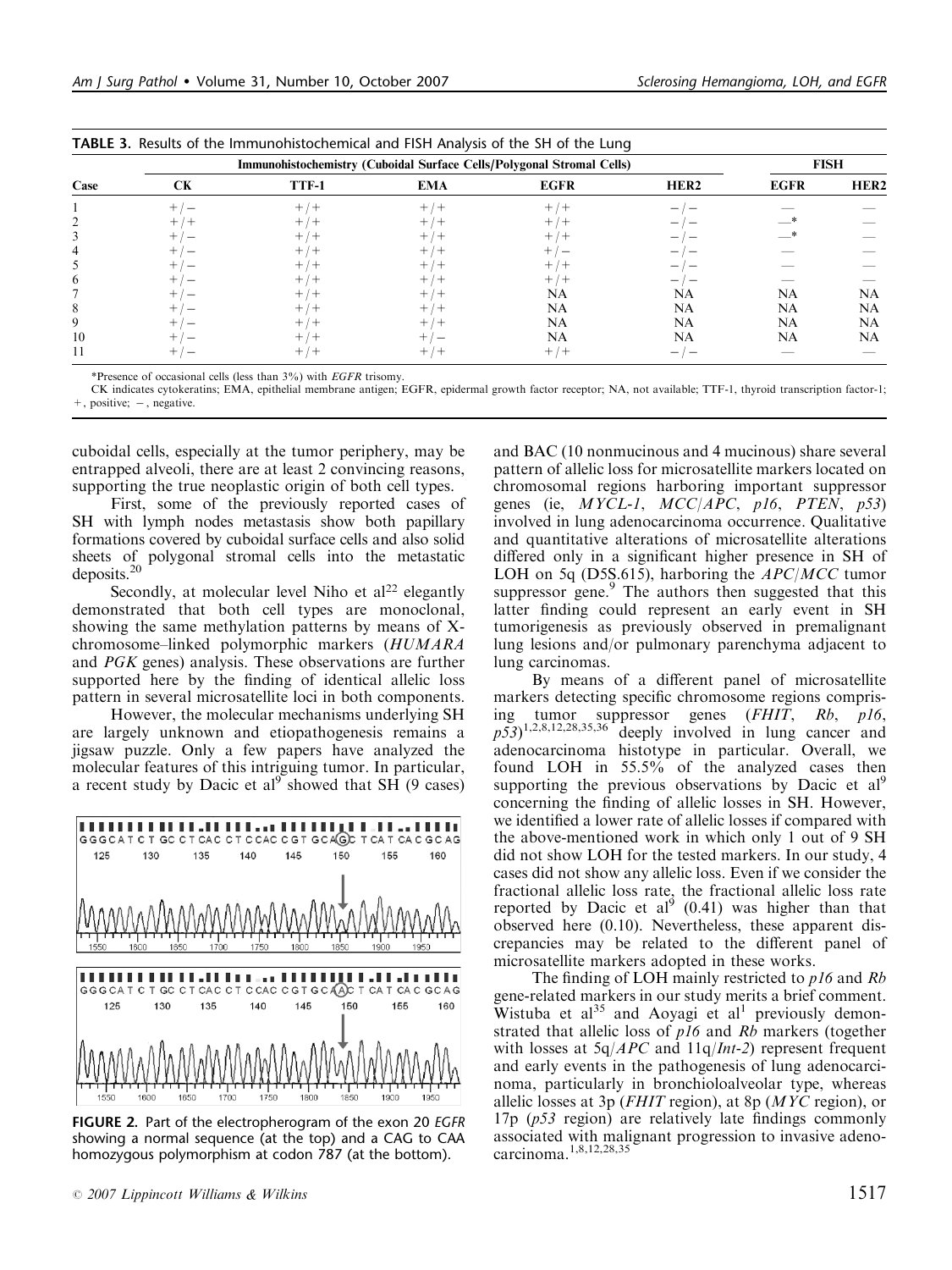| <b>TABLE 4.</b> Microsatellite Analysis of the SH of the Lung |                |         |               |               |            |            |             |
|---------------------------------------------------------------|----------------|---------|---------------|---------------|------------|------------|-------------|
| Case                                                          | <b>D3S1300</b> | D3S1312 | <b>D9S171</b> | <b>D9S162</b> | D13S153    | D13S176    | <b>TP53</b> |
| $1*$                                                          | No             | No      | NI            | <b>LOH</b>    | No         | No         | No          |
| $2*$                                                          |                | No      | NI            | <b>LOH</b>    | <b>LOH</b> |            |             |
| $3*$                                                          |                | No      |               | No            |            |            | <b>LOH</b>  |
| $5*$                                                          | No             | No      | No            | No            | No         | No.        | No          |
| 6                                                             | No             | No      | LOH           | No            |            | <b>LOH</b> | No          |
| $8*$                                                          | No             | No      | No            | No            | No         | No.        | No          |
| $9*$                                                          | No             | No.     | No            | NI            | No         | No         | No          |
| $10*$                                                         | No             | No      | No            | No            | No         | No         | No          |
| $11*$                                                         | No             | No      | NI            | LOH           | No         | No         | No          |

| <b>TABLE 4.</b> Microsatellite Analysis of the SH of the Lung |  |
|---------------------------------------------------------------|--|
|                                                               |  |

\*Cases in which it was possible to analyze distinctly the surface cuboidal cells and the stromal polygonal cells. NI indicates not informative:  $+$ , microsatellite alterations.

In addition, LOH at 9p region  $(p16 \text{ gene})$  along with loss at 13q (Rb gene) is the most frequent allelic loss found in atypical adenomatous hyperplasia and in nm-BAC in general.<sup>36</sup>

According to these observations, it seems conceivable that losses at p16 and Rb genes could be implicated also in tumorigenesis of SH, then supporting somewhat



FIGURE 3. Electropherogram showing an example of LOH at TP53 locus ( $p16$  locus) both in cuboidal surface (in the middle) and stromal polygonal (at the bottom) cells and the normal setup of the lymphoid tissue obtained from the same case (case no. 3) (at top).

the idea of a relationship in the molecular mechanisms underlying BAC and SH.

However, allelic losses involving chromosomal regions though to comprise tumor suppressor genes encoding for key cell cycle regulatory proteins, such as p16, Rb, or p53, may be relatively nonspecific and is commonly found in several different neoplastic conditions.26 So, the allelic loss analysis in SH here seems more informative in confirming the clonal origin of both tumor components rather than to define peculiar molecular features at allelic loss analysis.

It is also interesting to note that nm-BAC and SH share several clinical characteristics mostly affecting middle-aged, nonsmoking women of Asian origin.19,29,33

Several works have found a high rate of somatic mutations of EGFR (up to 59%) in lung adenocarcinoma with prominent BAC features or pure nm-BAC, particularly when occurring in people from East Asia.3,4,7,11,13,17–19,23–25,29–31,40 In addition, EGFR mutations in lung adenocarcinoma are significantly correlated with female sex, nonsmoker status, BAC-like histotype, and Asian ethnicity.17,19,23–25,29,40 All the above features are important prerequisite to achieve dramatic clinical response to EGFR tyrosine kinase inhibitors (gefitinib and erlotinib).<sup>17,19,23–25,29</sup> Of note, similar clinicopathologic characteristics are also associated with somatic mutations of  $HER2$  in a smaller subset of patients,<sup>4,30</sup> whereas mutations of HER2 and EGFR are mutually exclusive to each other and also with  $K-RAS$ ,<sup>4,13</sup> another gene frequently mutated in lung adenocarcinoma but usually associated with smoking patients and also with a negative predictive value using EGFR tyrosine kinase inhibitors.<sup>25</sup> Although all SH showed positive staining for EGFR at immunohistochemistry, no gene gains were detected at FISH analysis, all 7 tested cases resulting diploid, 2 of which with only occasional trisomic cells. Most important, all 11 cases of SH appeared ''wild-type'' at sequencing analysis of EGFR,  $HER2$ , and  $K-RAS$ genes.

Although it is widely accepted that EGFR expression by immunohistochemistry may be considered a rough way to detect EGFR abnormalities, the absence of EGFR alterations by FISH or sequencing analysis does not support a role of EGFR as molecular promoter of SH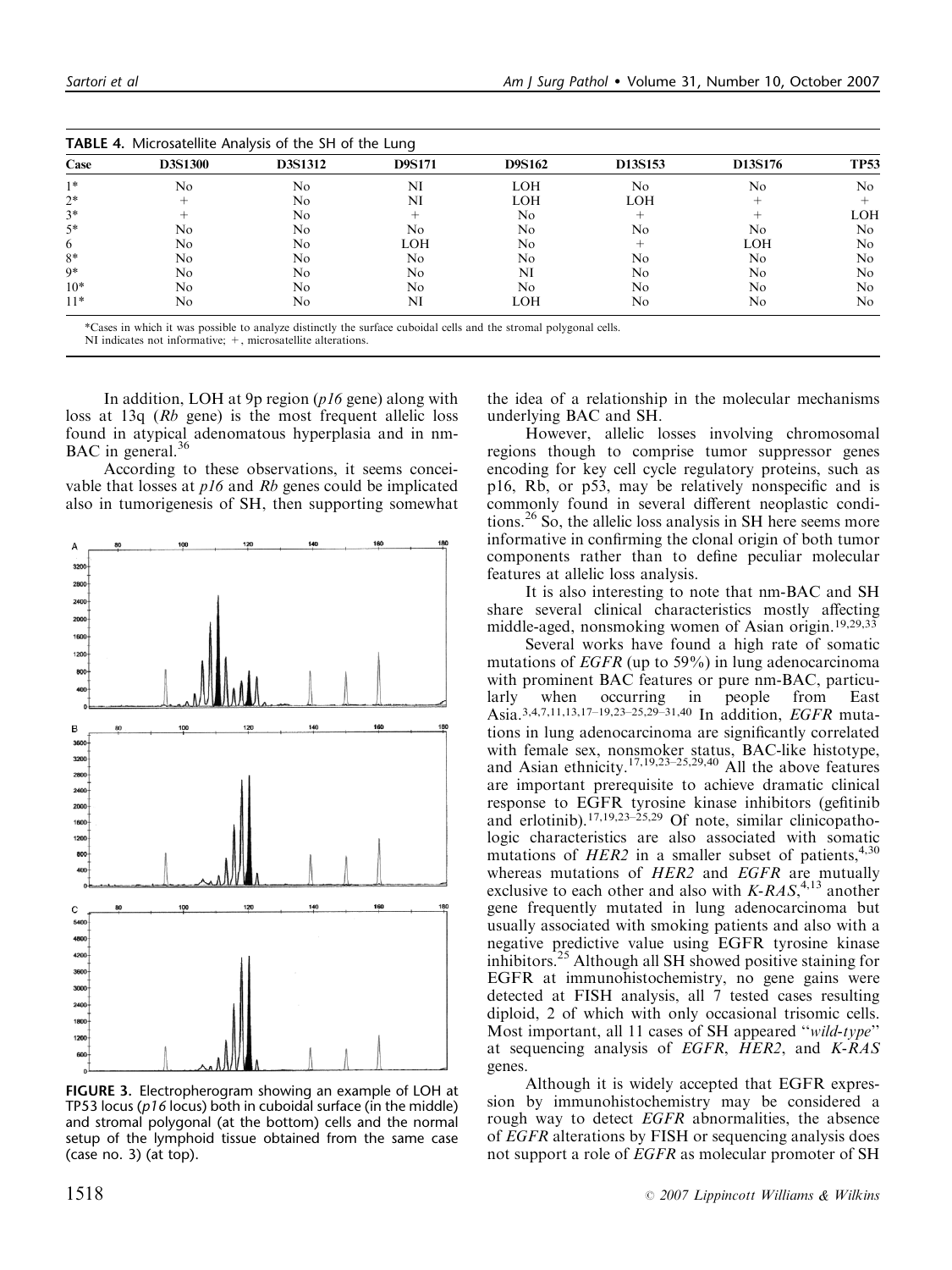tumorigenesis. Lack of FISH alterations and mutational events on HER2 a wild-type set-up of K-RAS seems to convincingly rule out a possible role of all these genes in SH tumorigenesis as instead happen in the molecular pathway of adenocarcinoma in general and BAC in particular.18,19,25,29 Marginally, the presence of polymorphisms at EGFR exon 20 in all cases of SH confirm the high prevalence of this variant at codon 787 in white and Italian people.<sup>15</sup>

In conclusion, we have demonstrated here that SH harbors frequent microsatellite alterations at p16 and Rb-related akin to those commonly found in early-stage adenocarcinoma and nm-BAC, but also relatively nonspecific given that these cell cycle regulatory genes are involved in many other neoplasms. Most interestingly, these allelic losses were concordant in surface cuboidal and stromal polygonal elements, then suggesting the clonality and neoplastic nature of both SH components. However, apart from the immunohistochemical expression of EGFR in SH, the normal *EGFR* and *HER2* gene copy number at FISH and the lack of EGFR, HER2 and K-RAS mutations at direct sequencing study seems to suggest that SH and BAC have a different molecular tumorigenesis.

#### **REFERENCES**

- 1. Aoyagi Y, Yokose T, Minami Y, et al. Accumulation of losses of heterozygosity and multistep carcinogenesis in pulmonary adenocarcinoma. Cancer Res. 2001;61:7950–7954.
- 2. Awaya H, Takeshima Y, Amatya VJ, et al. Inactivation of the p16 gene by hypermethylation and loss of heterozygosity in adenocarcinoma of the lung. Pathol Int. 2004;54:486–489.
- 3. Blons H, Cote JF, Le Corre D, et al. EGFR mutations in lung cancer are linked to bronchioloalveolar differentiation. Am J Surg Pathol. 2006;30:1309–1315.
- 4. Buttitta F, Barassi F, Fresu G, et al. Mutational analysis of the HER2 gene in lung tumors from Caucasian patients: mutations are mainly present in adenocarcinomas with bronchioloalveolar features. Int J Cancer. 2006;119:2586–2591.
- 5. Cavazza A, De Marco L, Pellegrino S, et al. Sclerosing hemangioma with a predominant sclerotic pattern: a rare pulmonary lesion which can be misdiagnosed. Adv Clin Pathol. 2002;6:131-134.
- 6. Chan ACL, Chan JKC. Pulmonary sclerosing hemangioma consistently expresses thyroid transcription factor-1 (TTF-1): a new clue to its histogenesis. Am J Surg Pathol. 2000;24:1531–1536.
- 7. Chan SK, Gullick WJ, Hill ME. Mutations of the epidermal growth factor receptor in non-small cell lung cancer—search and destroy. Eur J Cancer. 2006;42:17–23.
- 8. Dacic S, Sasatomi E, Swalsky PA, et al. Loss of heterozygosity patterns of sclerosing hemangioma of the lung and bronchioloalveolar carcinoma indicate a similar molecular pathogenesis. Arch Pathol Lab Med. 2004;128:880–884.
- 9. Dacic S, Finkelstein SD, Yousem SA. Clonal selection of adenocarcinoma of the lung as determined by loss of heterozygosity. Exp Mol Pathol. 2005;78:135–139.
- 10. Devouassoux-Shisheboran M, Hayashi T, Linnoila RI, et al. A clinicopathologic study of 100 cases of pulmonary sclerosing hemangioma with immunohistochemical studies. TTF-TT1 is expressed in both round and surface cells, suggesting an origin from primitive respiratory epithelium. Am J Surg Pathol. 2000;24:  $906 - 916$ .
- 11. Eberhard DA, Johnson BE, Amler LC, et al. Mutations in the EGFR and in KRAS are predictive and prognostic indicators in patients with NSCLC treated with chemotherapy alone or in combination with erlotinib. J Clin Oncol. 2005;23:5900–5909.
- 
- 12. Girard L, Zochbauer-Muller S, Virmani AK, et al. Genome-wide allelotyping of lung cancer identifies new regions of allelic loss, differences between small cell lung cancer and non-small cell lung cancer, and loci clustering. Cancer Res. 2000;60: 4894–4906.
- 13. Han SW, Kim TY, Jeon YK, et al. Optimization of patient selection for gefitinib in non-small-cell lung cancer by combined analysis of epidermal growth factor receptor mutation, K-ras mutation, and Akt phosphorylation. Clin Cancer Res. 2006; 12:2538–2544.
- 14. Illei PB, Rosai J, Klimstra DS. Expression of thyroid transcription factor-1 and other markers in sclerosing hemangioma of the lung. Arch Pathol Lab Med. 2001;125:1335–1339.
- 15. Leone F, Cavalloni G, Pignochino Y, et al. Somatic mutations of epidermal growth factor receptor in bile duct and gallbladder carcinoma. Clin Cancer Res. 2006;12:1680–1685.
- 16. Liebow AA, Hubbell DS. Sclerosing hemangioma (histiocytoma, xanthoma) of the lung. Cancer. 1956;9:53–75.
- 17. Lynch TJ, Bell DW, Sordella R, et al. Activating mutations in epidermal growth factor receptor underlying responsiveness of nonsmall-cell lung cancer to gefitinib. N Engl J Med. 2004;350: 2129–2139.
- 18. Marchetti A, Martella C, Felicioni L, et al. EGFR mutations in nonsmall-cell lung cancer: analysis of a large series of cases and development of a rapid and sensitive method for diagnostic screening with potential implications on pharmacologic treatment. J Clin Oncol. 2005;23:857–865.
- 19. Miller VA, Kris MG, Shah N, et al. Bronchioloalveolar pathologic subtype and smoking history predict sensitivity to gefitinib in advanced non-small cell lung cancer. J Clin Oncol. 2004;22: 1103–1109.
- 20. Miyagawa-Hayashino A, Tazelaar HD, Langel DJ, Colby TV. Pulmonary sclerosing hemangioma with lymph node metastases: report of 4 cases. Arch Pathol Lab Med. 2003;127:321-325.
- 21. Neuman J, Rosioreanu A, Schuss A, et al. Radiology-pathology conference: sclerosing hemangioma of the lung. Clin Imaging. 2006;30:409–412.
- 22. Niho S, Suzuki K, Yokose T, et al. Monoclonality of both pale cells and cuboidal cells of sclerosing hemangioma of the lung. Am J Pathol. 1998;152:1065–1069.
- 23. Paez JG, Janne PA, Lee JC, et al. EGFR mutations in lung cancer: correlation with clinical response to gefitinib therapy. Science. 2004;304:1497–1500.
- 24. Pao W, Miller V, Zakowski M, et al. EGFR gene mutations are common in lung cancer from ''never smokers'' and are associated with sensitivity of tumors with gefitinib and erlotinib. Proc Natl Acad Sci. 2004;101:13306–13311.
- 25. Pao W, Wang TY, Riely GJ, et al. KRAS mutations and primary resistance of lung adenocarcinomas to gefitinib or erlotinib. PLoS Med. 2005;2:e17.
- 26. Raptis S, Bapat B. Genetic instability in human tumors. EXS. 2006; 96:303–320.
- 27. Rodriguez-Soto J, Colby T, Rouse R. A critical examination of the immunophenotype of pulmonary sclerosing hemangioma. Am J Surg Pathol. 2000;24:442–450.
- 28. Sanz-Ortega J, Saez MC, Sierra E, et al. 3p21, 5q21 and 9p21 allelic deletions are frequently found in normal bronchial cells adjacent to non-small-cell lung cancer, while they are unusual in patients with no evidence of malignancy. J Pathol. 2001;195: 429–434.
- 29. Shigematsu H, Lin L, Takahashi T, et al. Clinical and biological features associated with EGFR gene mutations in lung cancers. J Natl Cancer Inst. 2005;97:339–346.
- 30. Stephens P, Hunter C, Bignell G, et al. Lung cancer: intragenic ERBB2 kinase mutations in tumours. Nature. 2004;431:525–526.
- 31. Tam IY, Chung LP, Suen WS, et al. Distinct epidermal growth factor receptor and KRAS mutation patterns in non-small-cell lung cancer patients with different tobacco exposure and clinicopathologic features. Clin Cancer Res. 2006;12:1647–1653.
- 32. Tanaka I, Inoue M, Matsui Y, et al. A case of pneumocytoma (so-called sclerosing hemangioma) with lymph node metastasis. *Jpn* J Clin Oncol. 1986;16:77–86.